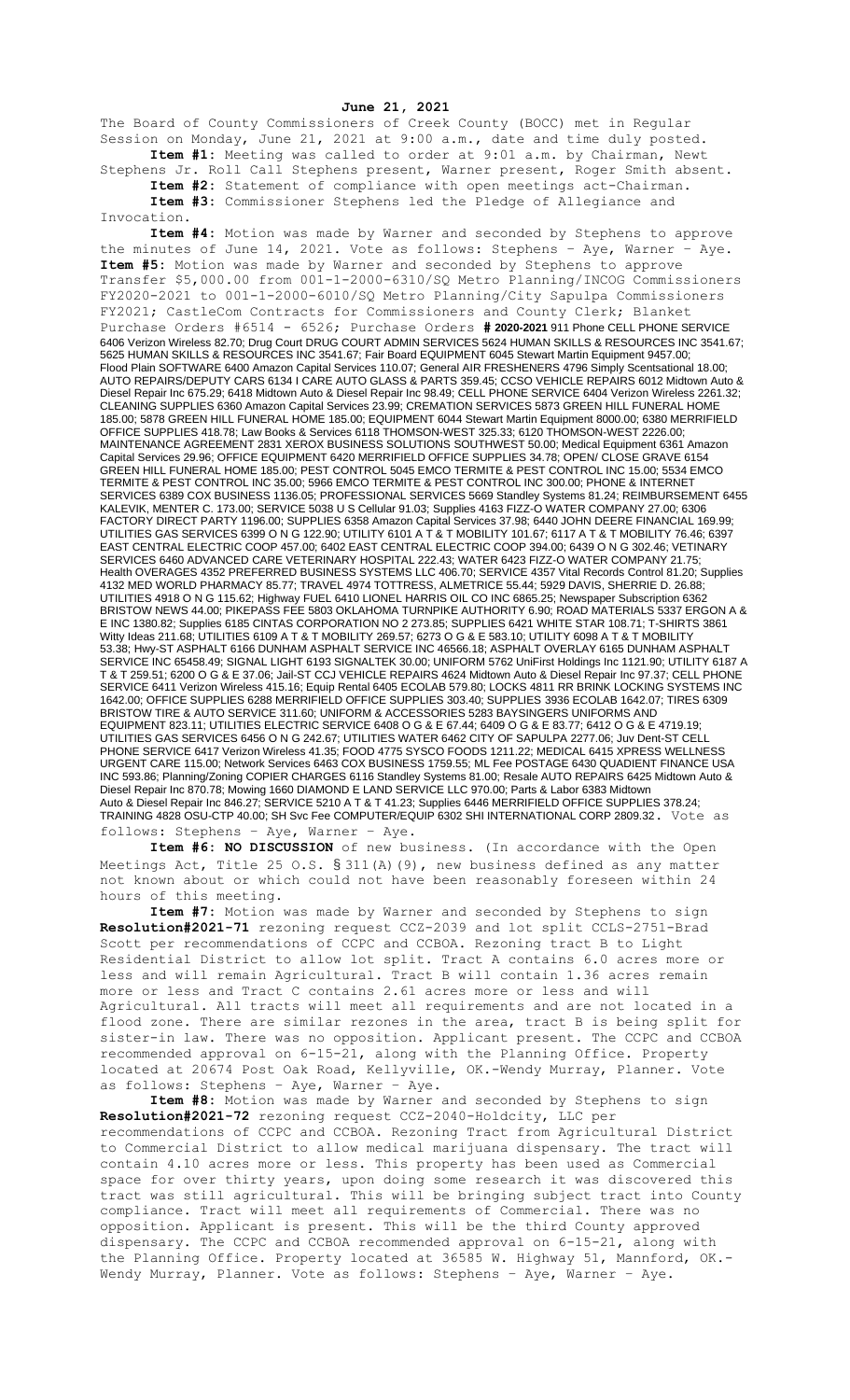**Item #9:** Motion was made by Warner and seconded by Stephens to sign **Resolution#2021-73** rezoning request CCZ-2042-Joesphine Zermeno per recommendations of CCPC and CCBOA. Rezoning Tract from Agricultural District to Residential Manufactured District to allow manufactured home. Applicant would like to tear down existing structure and add manufactured home. This will be bringing this tract into County compliance. The two lots will meet all requirements and is not in a flood zone. There was no opposition. Applicant is present. There are surrounding rezones in the area. The CCPC and CCBOA recommended approval on 6-15-21, along with the Planning Office. Property located at 6211 W. 64<sup>th</sup> St. Oakhurst, OK.-Wendy Murray, Planner. Vote as follows: Stephens – Aye, Warner – Aye.

**Item #10:** Motion was made by Stephens and seconded by Warner to award **Bid#21-11 6 Month Bridge/HWY Materials and Professional Services** as designated per district and turned into Jana Thomas, Purchasing Agent. Warner stated he would like to make a note, compared to the last 6-month bid, we are seeing a 20% increase on commonly used materials. But we are not seeing a 20% on funding of these materials, this is going to affect each department in their efforts to repair roads. Jana Thomas, Purchasing Agent stated that there were several vendors that did not submit bids or did not bid in all areas. Quapaw was recently purchased by Dolese Brothers and making rock is not a high priority for them, this will affect District #2 costs, as we will have to have product delivered. Vote as follows: Stephens – Aye, Warner – Aye.

**Item #11:** Motion was made by Warner and seconded by Stephens to approve the Treasurer's Financial Statement for fiscal year 2021-2022. Don Engle, Treasurer stated his fees are a little higher this year, as he has to get a new vehicle for Deputy and he had to tear down a property in Drumright. Warner asked that he would like to see how this compares to last year. as follows: Stephens – Aye, Warner – Aye.

**Item #12:** Motion was made by Stephens and seconded by Warner to sign **Resolution#2021-74** establishing the Fire Departments Chart of Accounts and administering the sales tax funds with the Streamlined Sales Tax System Act. The Board directs the RFD-ST to be accounted for with fund named Rural Fire Department Sales Tax, Fund 1321, revenue code 9216 and the Board directs such monies to be apportioned into various Fire Departments Maintenance and Operations and transferred out to Capital Outlay as directed by the County Clerk and the Board of County Commissioners. Stephens and Mortazavi discussed the Fire Department turnout for the Purchasing Class, every Fire Department was represented. They were very tentative to the information and are taking this process very serious. Mortazavi stated that the Association is having a Special Meeting this week to define what is "Good Standing" and certify the departments are in compliance. We have made suggested changes that Stephens has suggested to the Fire Department Policy and should have it completed by this week for approval next week. Vote as follows: Stephens – Aye, Warner – Aye.

**Item #13:** Motion was made by Stephens and seconded by Warner to sign **Resolution#2021-75** choosing one-time payment option for ACCO-SIG Property and Liability Insurance in the amount of \$524,915.00. Stephens stated that this reflects his biggest concern with turning everything into the insurance deductible fund. We are now having to fund the deductible fund to \$80,000.00 for this year, this is figured into the overall cost of \$524,195.00. Stephens stated this is a 25% increase due to a 10-year law enforcement loss history. We are looking at an additional \$68,000.00 increase from last year. There was discussion of the Estimate of Needs turned in had this amount of an increase figured into it. The Board stated they will review and adjust as needed. Stephens stated we may have to utilize part to be paid from Use Tax, the Board stated this item will be back on the agenda to discuss what account will be paying, once some review has been completed. Vote as follows: Stephens – Aye, Warner – Aye.

**Item #14:** Motion was made by Stephens and seconded by Warner to sign **Resolution#2021-76** removing Patricia Heath as Receiving Officer and adding Almetrice Tottress for the Creek County Health Department accounts (1216-3- 5000-1110/MD1A, 1216-3-5000-1310/MD1C, 1216-3-5000-2005/MD2, 1216-3-5000- 4110/MD3 and 1216-3-5000-2999/MD4). Vote as follows: Stephens – Aye, Warner – Aye.

**Item #15:** Motion was made by Stephens and seconded by Warner to approve Utility Permit from Cory Legrand and Madison Legrand per County Specs for water line by trenching size of line 2", to parallel S. 89th W. Ave, between W. 181st St. S. approximately 900' N. of Section 1, T16N, R11E in District #1. Vote as follows: Stephens – Aye, Warner – Aye.

**Item #16:** Motion was made by Stephens and seconded by Warner to approve Utility Permit from OCSI dba TDS Telecom per County to be extended from 30 days to 60 days for fiber-optic cable by boring size of line 24 ct. fiber, size of casing 1.25" HDPE, to cross and parallel Slick Rd. and W. 171st St. S. approximately N. of the intersection of Slick Rd. and W. 171<sup>st</sup> St. S. N. of Section 34, T17N, R10E in District #3. Stephens asked Musser if they were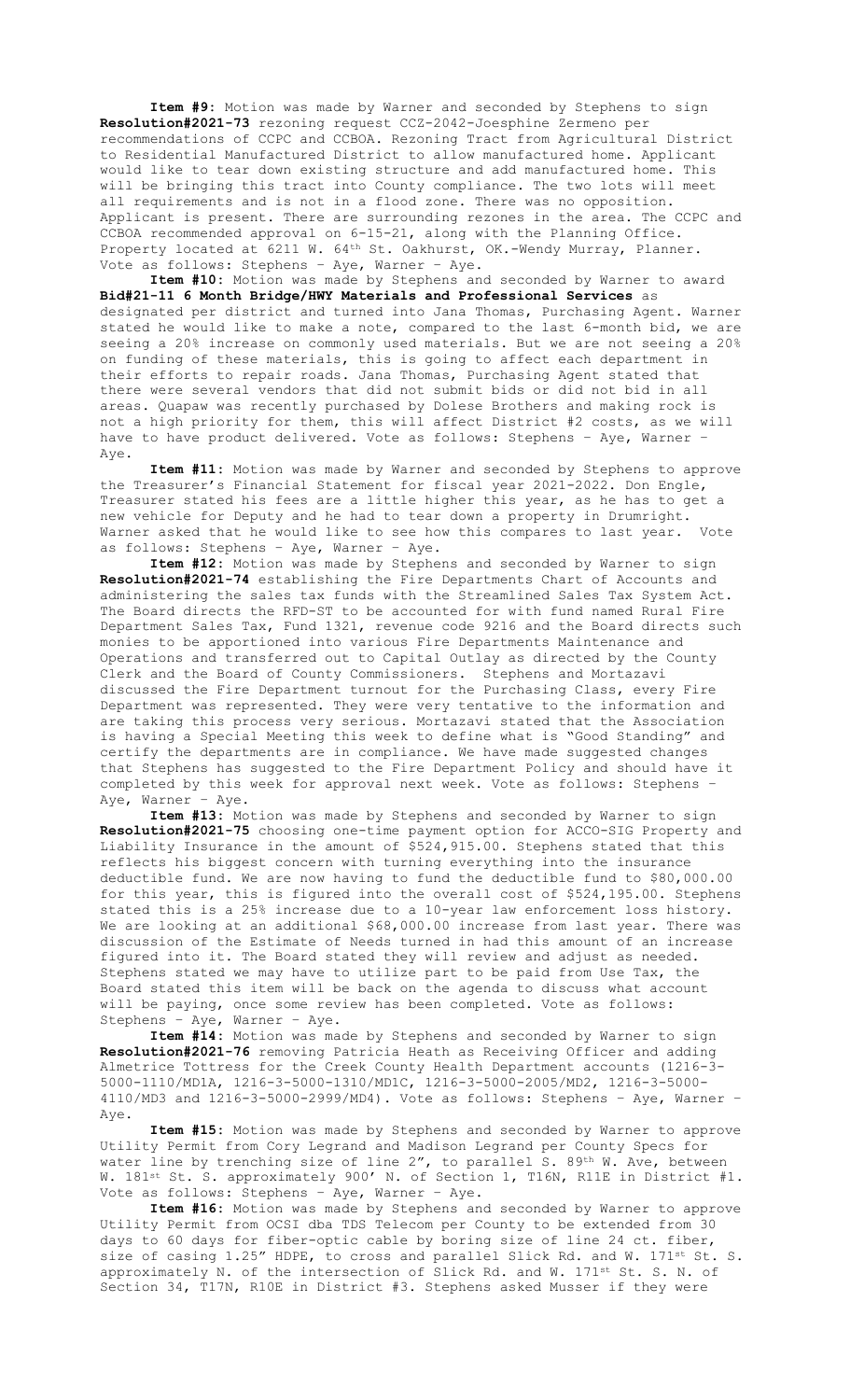still going aerial with this permit. Musser stated they are just boring; they didn't get the approval for aerial. This permit was previously approved and they didn't get the permit finished, they have asked for the new permit to be extended to 60 days, instead of 30 days. Vote as follows: Stephens – Aye, Warner – Aye.

**Item #17:** Motion was made by Warner and seconded by Stephens to approve Utility Permit from Cushing Connect per County Specs to be extended from 30 days to 60 days for oil pipeline by open cut/ jack bore size of line 16", to cross N. 3668 Rd. approximately 0.31 miles S. of the intersection of DO0682 Rd. & S. 436th W. Ave further described as 2445.97' N N.W. of Section 20, T18N, R8E, to cross the intersection of W. 101st St. & E0690 Rd. approximately 0.77 miles N.W. of W. 101st St. S. & 433rd W. Ave further described as 1936.40' N.E. of Section 20, T18N, R8E, to cross S. 449th W. Ave approximately 0.84 miles N & N.W. of the intersection of S.  $449th$  W. Ave & W. 121st St. S. further described as the S.W. of Section 30, T18N, R8E, to cross N 37300 & S. 337th W. Ave approximately 0.21 miles N. of the intersection of S. 337<sup>th</sup> W. Ave & W. 91<sup>st</sup> S. further described as 1112.74' N. of Section 17, T18N, R9E, to cross King Camp Rd. approximately 0.12 miles N. of the intersection of King Camp Rd. & E 0680 Rd. further described as 1.56.08' E. N.E. of Section 18, T18N, R9E, to cross W. 91st St. approximately 2.24 miles W. of the intersection of W. 91st St. & King Camp Rd. further described as 294.97' S. S.W. of Section 22, T18N, R8E, to cross N. 36850 & S. 409th W. Ave approximately 0.11 miles S. of the intersection of S. 409<sup>th</sup> W. Ave & W. 91<sup>st</sup> St. S. further described as 2696.54' W. S.W. of Section 22, T18N, R8E, to cross S. 417th W. Ave approximately 0.22 miles S. of the intersection of S. 417th W. Ave & W. 91st St. S. further described as 1145.74' S. of Section 22, T18N, R8E, to cross S. 433rd W. Ave approximately 0.47 miles N. of the intersection of S. 433rd W. Ave & W. 101st St. S. further described as 2475.22' N. of Section 21, T18N, R8E, to cross W. 61st St. approximately 0.07 miles N.W. of the intersection of W. 61st St. S. & Frankoma Rd. further described as 399.17' E. of Section 31, T19N, R12E, to cross S. 97<sup>th</sup> W. Ave approximately 0.48 miles S. of the intersection of S. 97<sup>th</sup> W. Ave & W. 61<sup>st</sup> St. further described as 2760.66' N. of Section 1, T18N, R11E, to cross S. 129<sup>th</sup> W. Ave approximately 0.23 miles N. of the intersection of S. 129<sup>th</sup> W. Ave & W. 71<sup>st</sup> St. S. further described as 1234.21' N. of Section 4, T18N, R11E, to cross S. 145<sup>th</sup> W. Ave approximately 0.01 miles N of the intersection of S. 145<sup>th</sup> W. Ave & W. 71<sup>st</sup> S. further described as 364.23' N. of Section 5, T18N, R11E, to cross W. 71<sup>st</sup> St. S. approximately  $0.02$  miles W. of the intersection of W. 71st St. S. & S. 145th W. Ave further described as 114.13 miles W. of Section 8, T18N, R11E, to cross S. 161<sup>st</sup> W. Ave approximately 0.15 miles S. of the intersection of S. 161<sup>st</sup> W. Ave & W. 71<sup>st</sup> St. S. further described as 852.36' S. of Section 7, T18N, R11E, to cross W. 116th St. approximately 0.02 miles N.W. of the intersection of W.  $116<sup>th</sup>$  St. & W.  $121<sup>st</sup>$  St. S. further described as  $2541.44'$  S. S.E. of Section 36, T18N, R7E, to cross S.  $513<sup>th</sup>$  W. Ave approximately 0.12 miles N. of the intersection of S.  $513<sup>th</sup>$  W. Ave & W.  $121<sup>st</sup>$  St. S. further described as  $2267.31'$ E. N.E. of Section 35, T18N, R7E, to cross D 07170 & W. 131st St. approximately 0.10 miles S.E. of the intersection of State HWY 16 & D 0720 Rd. further described as 1224.50' N. N.E. corner of Section 4, T17N, R7E, to cross W. 131st St. S. approximately 0.22 miles S.E. of the intersection of W. 131st St. S. & Old Shamrock HWY further described as W. S.W. of Section 7, T17N, R7E, to cross N. 35930 & Old Shamrock HWY approximately 0.14 miles S. of the intersection of Old Shamrock HWY & E. 0720 Rd. further described as 2686.95' W. S.W. of Section 7, T17N, R7E, to cross W. 71st St. S. approximately 0.61 miles W. of the intersection of W. 71st St. S. & S. 161st W. Ave further described as 440.81' W. of section 7, T18N, R11E, to cross 177<sup>th</sup> W. Ave approximately 0.97 miles W. of the intersection of W. 71st S. & S. 161st W. Ave further described as 175' E. N.E. of Section 6, T18N, R11E, to cross W. 71<sup>st</sup> St. S. approximately 0.98 miles N. of the intersection of W. 71<sup>st</sup> ST. & W. 81st St. S. further described as 146.97' E. S.E. of Section 12, T16N, R10E, to cross S. 193rd W. Ave approximately 0.02 miles S. of the intersection of S. 193rd W. Ave & W. 71st St. S. further described as 116.12' S. of Section 12, T18N, 10E all in District #2. Warner stated the previous permits have expired and they are needing to renew. There will be an agreement and Bond placed between the County and Cushing Connect to make sure they repair damages caused by pipeline installation to our roads. We want to make them hold up to their responsibility of the damages they cause. We didn't do this in the past and our roads show the damage it has caused. This is also the first of two pipelines that will be going through Creek County. Dana Logsdon, Deputy Commissioner and Mortazavi asked that the Board request at least three copies of permits and maps to be submitted by each requestor for permits. We are having to copy the permits and maps. Mortazavi stated I do not have a colored printer and the maps copied are not really legible. Vote as follows: Stephens - Aye, Warner - Aye.

**Item #18:** Motion was made by Stephens and seconded by Warner to sign **Resolution#2021-77** directing the Creek County Treasurer to credit the Creek County General Government Maintenance and Operations Fund 001-1-2000-2005/R2